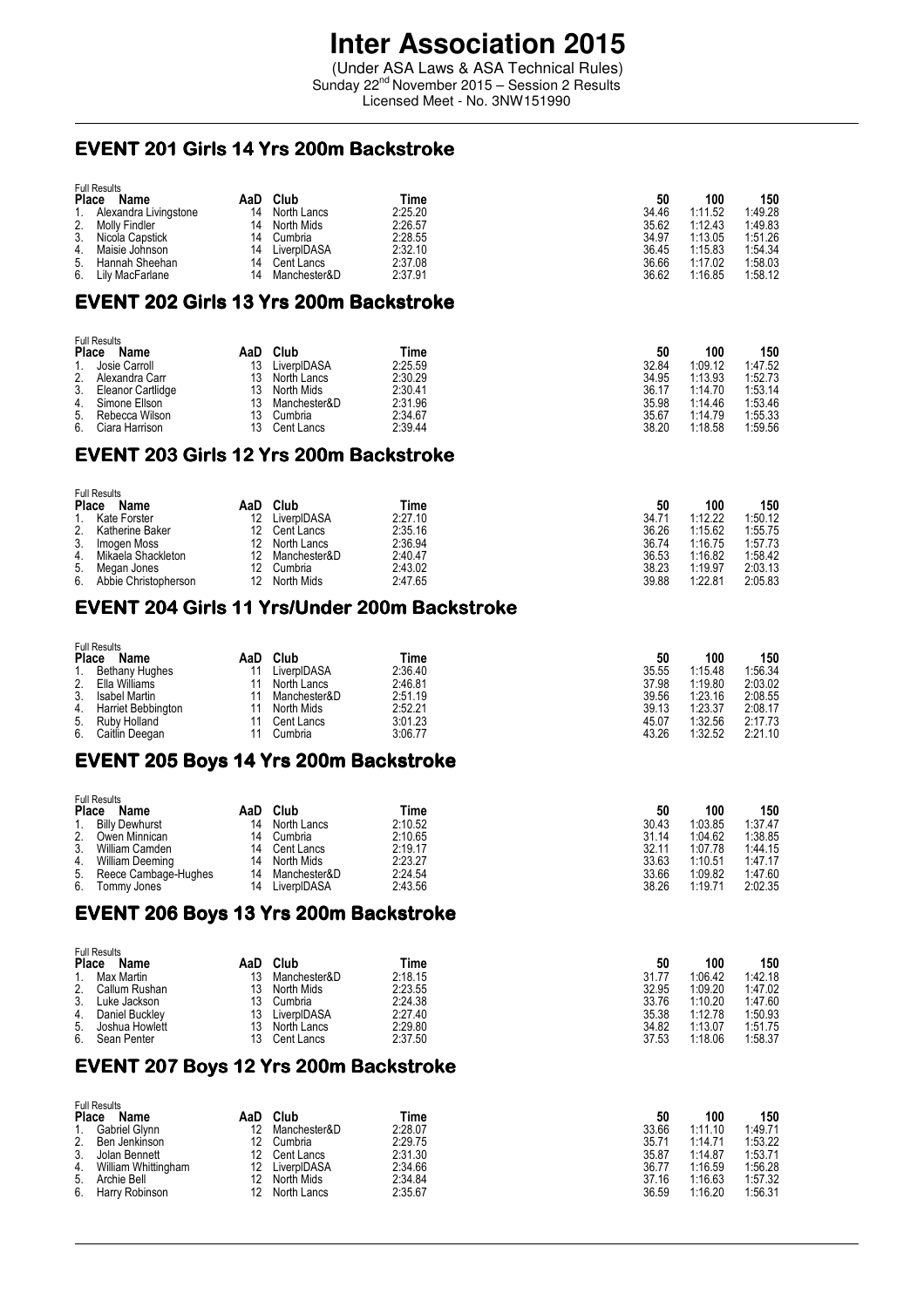## **Inter Association 2015**

(Under ASA Laws & ASA Technical Rules) Sunday 22<sup>nd</sup> November 2015 - Session 2 Results Licensed Meet - No. 3NW151990

## EVENT 208 Boys 11 Yrs/Under 200m Backstroke

|              | <b>Full Results</b>                    |     |              |         |       |         |         |  |  |  |
|--------------|----------------------------------------|-----|--------------|---------|-------|---------|---------|--|--|--|
| <b>Place</b> | Name                                   | AaD | Club         | Time    | 50    | 100     | 150     |  |  |  |
|              | 1. Toby Hill                           |     | LiverpIDASA  | 2:33.70 | 36.33 | 1:15.16 | 1:53.95 |  |  |  |
|              | 2. Harry Robinson<br>3. James Handford |     | Manchester&D | 2:38.00 | 37.30 | 1:17.37 | 1:58.55 |  |  |  |
|              | James Handford                         |     | North Lancs  | 2:46.72 | 40.09 | 1:22.85 | 2:05.95 |  |  |  |
| 4.           | <b>William Martindale</b>              |     | North Mids   | 2:47.56 | 38.76 | 1:21.01 | 2:05.29 |  |  |  |
| 5.           | <b>Matthew Minnican</b>                |     | Cumbria      | 2:48.98 | 39.51 | 1:23.53 | 2:07.95 |  |  |  |
| 6.           | William Hornby                         |     | Cent Lancs   | 3:07.56 | 43.63 | 1:30.77 | 2:19.15 |  |  |  |

## EVENT 209 Girls 14 Yrs 100m Freestyle

| <b>Full Results</b>  |                                                                             |              |             |       |  |
|----------------------|-----------------------------------------------------------------------------|--------------|-------------|-------|--|
| Name                 |                                                                             |              | Time        | 50    |  |
| Emily Lawrence       | 14                                                                          | North Lancs  | 1:00.24     | 29.12 |  |
| Elodie Smallwood     | 14                                                                          | North Lancs  | 1:00.93     | 29.45 |  |
| Martha Smith         | 14                                                                          | Manchester&D | 1:03.05     | 30.76 |  |
| Imogen Bailey        | 14                                                                          | Cent Lancs   | 1:03.28     | 30.71 |  |
| Ella Bergin-Williams | 14                                                                          | Cent Lancs   | 1:03.57     | 30.60 |  |
| Georgia Bell         | 14                                                                          | North Mids   | 1:03.84     | 31.17 |  |
| Hannah Edwards       | 14                                                                          | Cumbria      | 1:04.53     | 32.00 |  |
| Rachael Thompson     | 14                                                                          | LiverpIDASA  | 1:04.54     | 30.88 |  |
| Ella Mounsey         | 14                                                                          | Cumbria      | 1:04.77     | 31.32 |  |
|                      | 14                                                                          | North Mids   | 1:04.79     | 31.25 |  |
|                      | 14                                                                          | LiverpIDASA  | 1:05.90     | 31.79 |  |
|                      | 14                                                                          | Manchester&D | 1:07.77     | 32.07 |  |
| 10.                  | <b>Place</b><br>Rebecca Howman<br>11. Maisie Johnson<br>12. Lily MacFarlane |              | Club<br>AaD |       |  |

## EVENT 210 Girls 13 Yrs 100m Freestyle

| <b>Full Results</b> |                    |      |              |         |       |
|---------------------|--------------------|------|--------------|---------|-------|
| <b>Place</b>        | <b>Name</b>        | AaD. | Club         | Time    | 50    |
| 1.                  | <b>Holly White</b> | 13   | LiverpIDASA  | 59.94   | 28.80 |
| 2.                  | Elizabeth Woodcock | 13   | North Lancs  | 1:00.00 | 29.24 |
| 3.                  | Rebecca Wilson     | 13   | Cumbria      | 1:01.03 | 29.67 |
| 4.                  | Leah Green         | 13   | Cumbria      | 1:01.87 | 29.60 |
| 5.                  | Jodie Gittins      | 13   | Cent Lancs   | 1:02.34 | 30.22 |
| 6.                  | <b>Ruby Burns</b>  | 13   | North Mids   | 1:03.21 | 30.58 |
| 7.                  | Alisha Hogan       | 13   | Manchester&D | 1:03.69 | 30.52 |
| 8.                  | Rebecca Quinn      | 13   | LiverpIDASA  | 1:03.84 | 31.10 |
| 9.                  | Simone Ellson      | 13   | Manchester&D | 1:04.00 | 30.80 |
| 10.                 | Alexandra Carr     | 13   | North Lancs  | 1:04.05 | 30.59 |
|                     | 11. Ruby Jones     | 13   | Cent Lancs   | 1:04.54 | 31.39 |
|                     | 12. Abbey Brown    | 13   | North Mids   | 1:07.09 | 31.91 |

## EVENT 211 Girls 12 Yrs 100m Freestyle

|                | <b>Full Results</b>     |     |              |         |       |  |  |
|----------------|-------------------------|-----|--------------|---------|-------|--|--|
| <b>Place</b>   | Name                    | AaD | Club         | Time    | 50    |  |  |
| 1.             | Caitlin Bradford        | 12  | LiverpIDASA  | 1:00.87 | 29.64 |  |  |
| 2.             | <b>Charlotte Rens</b>   | 12  | LiverpIDASA  | 1:01.13 | 29.75 |  |  |
| 3 <sub>1</sub> | Lily-Grace Duckworth    | 12  | North Lancs  | 1:02.58 | 30.08 |  |  |
| 4.             | Mia Greenough           | 12  | Manchester&D | 1:04.62 | 31.02 |  |  |
| 5.             | Kate Leddy              | 12. | Cent Lancs   | 1:04.65 | 31.01 |  |  |
| 6.             | <b>Charlotte Reilly</b> | 12  | Manchester&D | 1:05.41 | 31.60 |  |  |
| 7.             | Jennifer Green          | 12  | Cent Lancs   | 1:05.78 | 31.25 |  |  |
| 8.             | Olivia McGinty          | 12. | North Lancs  | 1:07.01 | 31.97 |  |  |
| 9.             | Abbie Christopherson    | 12  | North Mids   | 1:07.28 | 32.72 |  |  |
|                | 10. Naomi Peers         | 12. | Cumbria      | 1:09.37 | 32.91 |  |  |
|                | 11. Megan Jones         | 12. | Cumbria      | 1:10.13 | 33.23 |  |  |
|                | 12. Olivia Morley       | 12  | North Mids   | 1:10.64 | 34.19 |  |  |

## EVENT 212 Girls 11 Yrs/Under 100m Freestyle

| <b>Full Results</b> |                           |     |              |         |       |
|---------------------|---------------------------|-----|--------------|---------|-------|
| <b>Place</b>        | Name                      | AaD | Club         | Time    | 50    |
| 1.                  | Emma Haynes               | 11  | Cent Lancs   | 1:04.81 | 31.32 |
| 2.                  | <b>Beth Hartwell</b>      | 11  | Manchester&D | 1:05.87 | 31.75 |
| 3.                  | Martha Hurst              | 11  | LiverpIDASA  | 1:06.39 | 31.97 |
| 3.                  | <b>Bethany Hughes</b>     | 11  | LiverpIDASA  | 1:06.39 | 32.07 |
| 5.                  | Holly Maxwell             | 11  | North Lancs  | 1:07.03 | 32.19 |
| 6.                  | Shannon Parker            | 11  | Cumbria      | 1:07.18 | 32.38 |
| 7.                  | Alice Sands               | 11  | North Lancs  | 1:08.08 | 31.66 |
| 8.                  | <b>Baylie Seery-Kelly</b> | 11  | Manchester&D | 1:08.54 | 32.99 |
| 9.                  | Charlotte Howman          | 11  | North Mids   | 1:09.10 | 33.24 |
|                     | 10. Ella Price            | 11  | Cent Lancs   | 1:10.99 | 33.55 |
|                     | 11. Eleanor Gill          | 11  | North Mids   | 1:12.26 | 34.50 |
|                     | 12. Hannah Wren           | 11  | Cumbria      | 1:13.13 | 34.99 |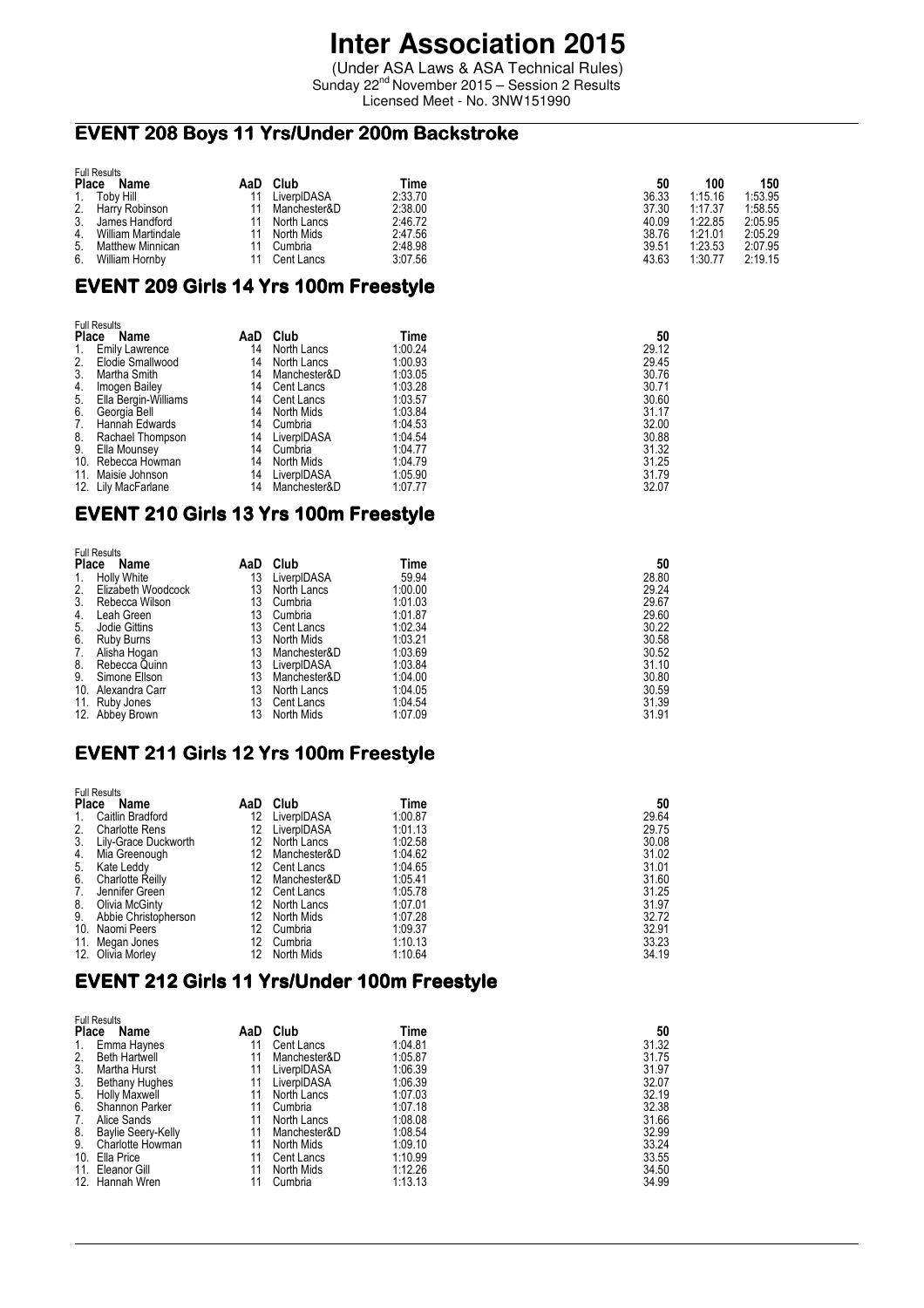(Under ASA Laws & ASA Technical Rules) Sunday 22<sup>nd</sup> November 2015 - Session 2 Results Licensed Meet - No. 3NW151990

## EVENT 213 Boys 14 Yrs 100m Freestyle

| <b>Full Results</b> |                       |     |              |         |       |
|---------------------|-----------------------|-----|--------------|---------|-------|
| <b>Place</b>        | Name                  | AaD | Club         | Time    | 50    |
| 1.                  | <b>Billy Dewhurst</b> | 14  | North Lancs  | 55.64   | 27.46 |
| 2.                  | Johnny Rowland        | 14  | North Lancs  | 55.78   | 27.14 |
| 3.                  | William Woodward      | 14  | LiverpIDASA  | 56.07   | 27.45 |
| 4.                  | James Duncan          | 14  | Cent Lancs   | 57.10   | 28.08 |
| 5.                  | Mario Coman           | 14  | North Mids   | 57.78   | 27.94 |
| 6.                  | Thomas King           | 14  | North Mids   | 57.84   | 27.70 |
| 7.                  | Joshua Turner         | 14  | Cumbria      | 58.81   | 28.34 |
| 8.                  | Eoin O Connor         | 14  | LiverpIDASA  | 58.96   |       |
| 9.                  | Owen Minnican         | 14  | Cumbria      | 59.30   | 28.24 |
| 10.                 | Louis Hopkins         | 14  | Manchester&D | 59.74   | 28.80 |
|                     | 11. Tobias Fox        | 14  | Manchester&D | 1:00.32 | 29.13 |
|                     | 12. Matthew Holliday  | 14  | Cent Lancs   | 1:05.58 | 31.00 |

#### EVENT 214 Boys 13 Yrs 100m Freestyle

|              | <b>Full Results</b> |     |              |         |       |
|--------------|---------------------|-----|--------------|---------|-------|
| <b>Place</b> | Name                | AaD | Club         | Time    | 50    |
| 1.           | Kyo Tanner          | 13  | North Lancs  | 55.43   | 26.50 |
| 2.           | Jack Morris         | 13  | Manchester&D | 57.78   | 28.17 |
| 3.           | Max Martin          | 13  | Manchester&D | 59.01   | 28.57 |
| 4.           | Ryan Wheeler        | 13  | North Mids   | 59.34   | 28.24 |
| 5.           | Ben Loughlin        | 13  | LiverpIDASA  | 59.70   | 28.43 |
| 6.           | Alex Thompson       | 13  | Cumbria      | 1:00.23 | 29.60 |
| 7.           | Callum Rushan       | 13  | North Mids   | 1:00.50 | 29.54 |
| 8.           | <b>Thomas Silk</b>  | 13  | LiverpIDASA  | 1:01.84 | 29.95 |
| 9.           | Ewan Wilson         | 13  | Cent Lancs   | 1:02.02 | 30.33 |
|              | 10. Ethan Nunn      | 13  | Cumbria      | 1:02.34 | 29.68 |
|              | 11. Daniel Holmes   | 13  | North Lancs  | 1:02.56 | 29.14 |
|              | 12. Adam Akik       | 13  | Cent Lancs   | 1:04.04 | 30.25 |

#### EVENT 215 Boys 12 Yrs 100m Freestyle

| <b>Full Results</b> |                         |     |              |         |       |  |
|---------------------|-------------------------|-----|--------------|---------|-------|--|
| <b>Place</b>        | Name                    | AaD | Club         | Time    | 50    |  |
| 1.                  | Pierce Greening         | 12  | Cumbria      | 1:00.13 | 29.65 |  |
| 2.                  | Jay Cushen              | 12  | North Mids   | 1:01.94 | 29.54 |  |
| 3.                  | Finley Jones-Wright     | 12  | North Lancs  | 1:02.21 | 30.16 |  |
| 4.                  | Gabriel Glynn           | 12  | Manchester&D | 1:02.54 | 29.91 |  |
| 5.                  | Samuel Briscoe          | 12  | Cent Lancs   | 1:06.08 | 31.86 |  |
| 6.                  | <b>Matthew Bordiuk</b>  | 12  | Cent Lancs   | 1:06.32 | 32.47 |  |
| 7.                  | Sean Tsai               | 12  | Manchester&D | 1:06.45 | 31.17 |  |
| 8.                  | Ben Jenkinson           | 12  | Cumbria      | 1:07.69 | 32.79 |  |
| 9.                  | <b>Mason Galley</b>     | 12  | LiverpIDASA  | 1:07.88 | 33.06 |  |
|                     | 10. William Whittingham | 12  | LiverpIDASA  | 1:08.00 | 32.53 |  |
|                     | 11. Harry Robinson      | 12  | North Lancs  | 1:08.57 | 33.06 |  |
|                     | 12. Archie Bell         | 12  | North Mids   | 1:09.10 | 33.31 |  |

## EVENT 216 Boys 11 Yrs/Under 100m Freestyle

|              | <b>Full Results</b>    |     |              |         |       |  |  |  |  |
|--------------|------------------------|-----|--------------|---------|-------|--|--|--|--|
| <b>Place</b> | Name                   | AaD | Club         | Time    | 50    |  |  |  |  |
| 1.           | Tyler Melbourne-Smith  | 10  | LiverpIDASA  | 1:03.53 | 30.32 |  |  |  |  |
| 2.           | Toby Hill              | 11  | LiverpIDASA  | 1:05.49 | 31.19 |  |  |  |  |
| 3.           | James Handford         | 11  | North Lancs  | 1:08.59 | 33.11 |  |  |  |  |
| 4.           | Reuben Rowbotham-Keati | 10  | Manchester&D | 1:09.22 | 34.02 |  |  |  |  |
| 5.           | Ashley Donaldson       | 11  | Manchester&D | 1:09.63 | 33.30 |  |  |  |  |
| 5.           | <b>Charlie Stokes</b>  | 11  | North Mids   | 1:09.63 | 33.47 |  |  |  |  |
| 5.           | George Cookson         | 11  | North Lancs  | 1:09.63 | 33.29 |  |  |  |  |
| 8.           | Harvey Zwijnen         | 11  | North Mids   | 1:10.56 | 34.32 |  |  |  |  |
| 9.           | Patrick Braddock       | 11  | Cent Lancs   | 1:11.68 | 34.30 |  |  |  |  |
|              | 10. Matthew Minnican   | 11  | Cumbria      | 1:11.91 | 34.52 |  |  |  |  |
|              | 11. Ellis Nickson      | 11  | Cent Lancs   | 1:12.36 | 34.59 |  |  |  |  |
|              | 12. Sam Gallagher      | 11  | Cumbria      | 1:12.39 | 34.68 |  |  |  |  |

#### EVENT 217 Girls 14 Yrs 200m Butterfly

|       | <b>Full Results</b> |     |              |         |       |         |         |
|-------|---------------------|-----|--------------|---------|-------|---------|---------|
| Place | Name                | AaD | Club         | Time    | 50    | 100     | 150     |
|       | Elodie Smallwood    | 14  | North Lancs  | 2:24.94 | 33.10 | 1:08.94 | 1:47.09 |
| 2.    | Imogen Bailey       | 14  | Cent Lancs   | 2:28.44 | 34.24 | 1:11.86 | 1:50.42 |
| 3.    | India Gould         | 14  | LiverpIDASA  | 2:30.51 | 33.77 | 1.11.90 | 1:50.94 |
| 4.    | Amelia McClaren     | 14  | Manchester&D | 2:35.29 | 34.67 | 1:13.70 | 1:54.68 |
| 5.    | Rebecca Howman      | 14  | North Mids   | 2:36.03 | 35.30 | 1:13.34 | 1:54.59 |
| 6.    | Ella Mounsey        | 14  | Cumbria      | 2:59.72 | 37.74 | 1:21.94 | 2:12.98 |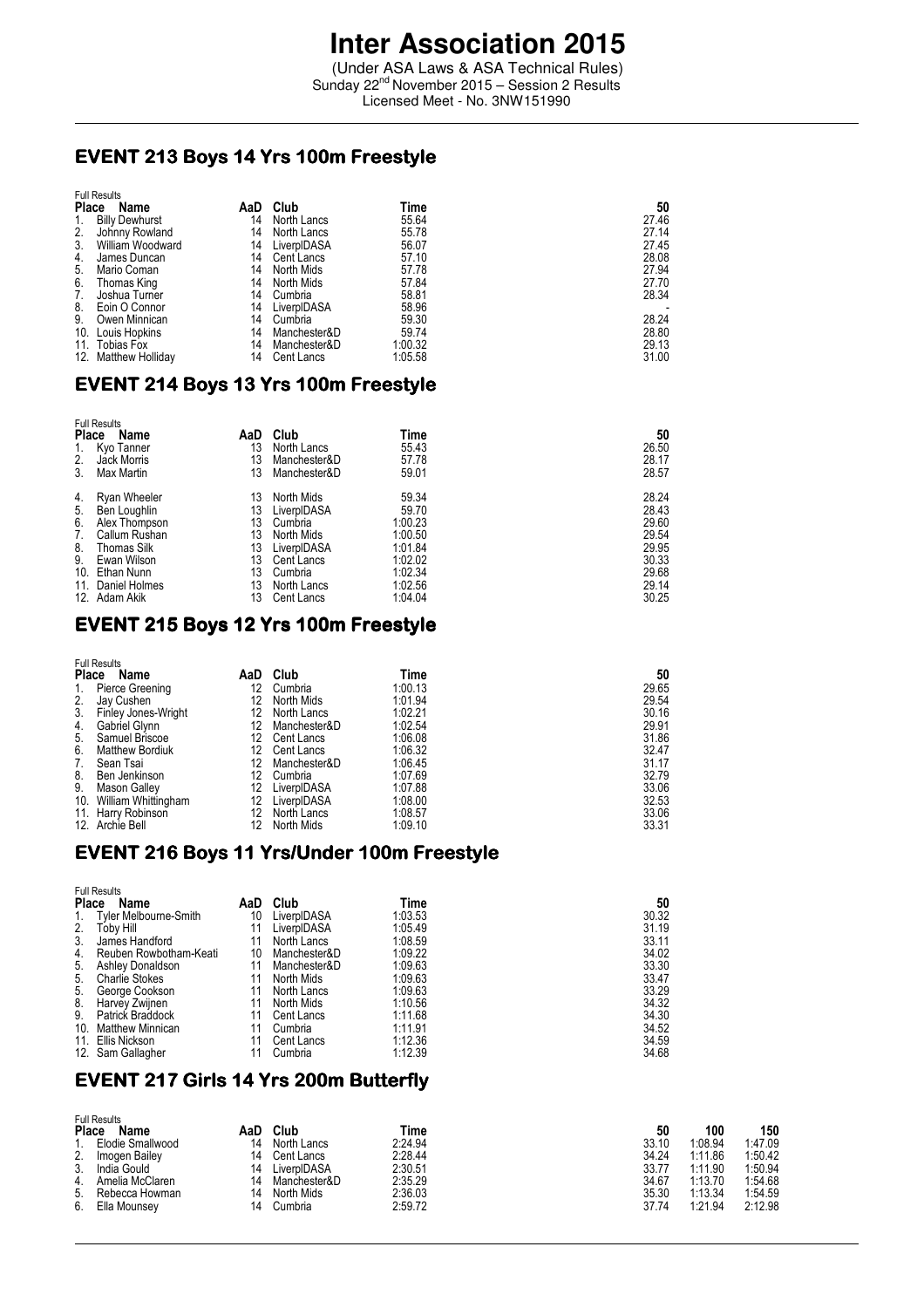(Under ASA Laws & ASA Technical Rules) Sunday 22<sup>nd</sup> November 2015 – Session 2 Results Licensed Meet - No. 3NW151990

## EVENT 218 Girls 13 Yrs 200m Butterfly

|                | <b>Full Results</b> |     |              |         |       |         |                          |
|----------------|---------------------|-----|--------------|---------|-------|---------|--------------------------|
| <b>Place</b>   | Name                | AaD | Club         | Time    | 50    | 100     | 150                      |
|                | 1. Abby Jones       | 13  | LiverpIDASA  | 2:24.58 | 32.84 | 1.09.36 | 1:46.96                  |
|                | 2. Pia Murray       | 13  | North Lancs  | 2:28.43 | 35.02 | 1:12.99 | $\overline{\phantom{a}}$ |
| 3 <sub>1</sub> | Alissa Blackshaw    | 13  | North Mids   | 2:36.53 | 33.96 | 1:13.26 | 1:54.39                  |
| 4.             | Charlotte Hulme     |     | Cent Lancs   | 2:42.57 | 36.47 | 1:19.14 | 2:03.35                  |
| 5.             | Leah Green          | 13  | Cumbria      | 2:44.00 | 36.59 | 1:18.10 | 2:01.92                  |
|                | Olivia Barrv        |     | Manchester&D | DNC     |       |         |                          |

## EVENT 219 Girls 12 Yrs 200m Butterfly

| <b>Place</b><br>1.   | <b>Full Results</b><br>Name<br>Gabrielle Melbourne-Sm<br>2. Leia King | AaD<br>12<br>12 | Club<br>LiverpIDASA<br>Manchester&D                      | Time<br>2:31.84<br>2:38.23               | 50<br>33.18<br>34.55             | 100<br>1:10.98<br>1:14.63                | 150<br>1:51.99<br>1:57.25                |
|----------------------|-----------------------------------------------------------------------|-----------------|----------------------------------------------------------|------------------------------------------|----------------------------------|------------------------------------------|------------------------------------------|
| 3.<br>4.<br>5.<br>6. | Amber Gower<br>Samantha Ashe<br>Rebecca Amor<br>Olivia Morley         | 12.<br>12       | 12 Cent Lancs<br>North Lancs<br>12 Cumbria<br>North Mids | 2:48.44<br>2:53.57<br>2:54.28<br>3:04.22 | 36.59<br>36.96<br>35.74<br>39.86 | 1:19.31<br>1:19.95<br>1.21.11<br>1.26.94 | 2:05.05<br>2:08.54<br>2:09.04<br>2:17.07 |

## EVENT220 Girls 11 Yrs/Under 200m Butterfly 220

| <b>Full Results</b> |                                                          |              |         |       |         |         |
|---------------------|----------------------------------------------------------|--------------|---------|-------|---------|---------|
| Name                | AaD                                                      | Club         | Time    | 50    | 100     | 150     |
| Jasmine Stockton    |                                                          | Manchester&D | 2:51.04 | 37.66 | 1.20.19 | 2:06.70 |
| Ella Price          |                                                          | Cent Lancs   | 2:53.43 | 38.84 | 1:23.01 | 2:09.08 |
| Jessica Berry       |                                                          | LiverpIDASA  | 2:57.15 | 37.48 | 1:21.82 | 2:08.66 |
|                     |                                                          | North Mids   | 3:01.31 | 40.10 | 1.26.48 | 2:14.25 |
| Maddison Tuer       |                                                          | Cumbria      | 3:08.61 | 41.30 | 1:31.76 | 2:21.62 |
| Rebecca Ward        | 10                                                       | North Lancs  | 3:21.11 | 43.35 | 1:34.94 | 2:28.72 |
|                     | <b>Place</b><br>2.<br>Charlotte Howman<br>4.<br>5.<br>6. |              |         |       |         |         |

## EVENT 221 Boys 14 Yrs 200m Butterfly

|    | <b>Full Results</b> |     |              |          |       |         |         |
|----|---------------------|-----|--------------|----------|-------|---------|---------|
|    | Place<br>Name       | AaD | Club         | Time     | 50    | 100     | 150     |
|    | Joseph Niven        | 14  | LiverpIDASA  | 2:22.10  | 32.89 | 1:09.07 | 1:46.40 |
| 2. | Mario Coman         | 14  | North Mids   | 2:23.03  | 33.31 | 1:09.77 | 1:47.09 |
| 3. | Tiago Lawrie        | 14  | Manchester&D | 2:26.94  | 32.73 | 1:11.09 | 1:48.89 |
| 4. | Kai Collins         | 14  | North Lancs  | 2:35.61  | 34.67 | 1:13.74 | 1:55.36 |
| 5. | Matthew Holliday    | 14  | Cent Lancs   | 2:48.60  | 35.61 | 1:19.51 | 2:04.40 |
|    | Isaac Hinde         | 14  | Cumbria      | DQ SL 8L |       |         |         |

## EVENT 222 Boys 13 Yrs 200m Butterfly

| <b>Full Results</b>         |     |              |         |       |         |         |
|-----------------------------|-----|--------------|---------|-------|---------|---------|
| <b>Place</b><br><b>Name</b> | AaD | Club         | Time    | 50    | 100     | 150     |
| Joel Sinclair               | 13  | Cumbria      | 2:20.07 | 31.94 | 1:07.18 | 1:45.19 |
| Ewan Wilson                 | 13  | Cent Lancs   | 2:26.15 | 32.99 | 1:10.44 | 1:49.14 |
| Jack Howard                 | 13  | North Lancs  | 2:34.71 | 34.68 | 1:14.49 | 1:56.30 |
| Connor Hone                 | 13  | North Mids   | 2:35.85 | 34.98 | 1:15.88 | 1:55.62 |
| Leevi Gumbs                 |     | LiverpIDASA  | 2:39.92 | 33.59 | 1:14.88 | 1:56.87 |
| 6.<br>Ben McEvoy            |     | Manchester&D | 2:42.29 | 37.37 | 1:19.29 | 2:01.37 |
|                             |     |              |         |       |         |         |

## EVENT 223 Boys 12 Yrs 200m Butterfly

|              | <b>Full Results</b>       |     |               |         |       |         |         |  |
|--------------|---------------------------|-----|---------------|---------|-------|---------|---------|--|
| <b>Place</b> | Name                      | AaD | Club          | Time    | 50    | 100     | 150     |  |
|              | 1. Jay Cushen             | 12  | North Mids    | 2:30.82 | 35.31 | 1:13.87 | 1:53.17 |  |
| 2.           | <b>Christopher Walker</b> | 12  | Manchester&D  | 2:37.45 | 37.09 | 1:17.32 | 1:58.18 |  |
| 3.           | Jolan Bennett             |     | 12 Cent Lancs | 2:38.17 | 37.54 | 1:18.44 | 1:59.88 |  |
| 4.           | Mason Galley              | 12  | LiverpIDASA   | 2:38.49 | 36.02 | 1:17.48 | 1:58.97 |  |
|              | 5. Benjamin Havers-Strong | 12. | North Lancs   | 2:39.97 | 36.92 | 1:16.73 | 1:59.13 |  |
|              | 6. Sam Greenbank          |     | 12 Cumbria    | 2:47.46 | 37.65 | 1:20.70 | 2:05.23 |  |

## EVENT 224 Boys 11 Yrs/Under 200m Butterfly

|              | <b>Full Results</b>          |     |              |         |       |         |         |  |
|--------------|------------------------------|-----|--------------|---------|-------|---------|---------|--|
| <b>Place</b> | Name                         | AaD | Club         | Time    | 50    | 100     | 150     |  |
|              | <b>Tyler Melbourne-Smith</b> | 10  | LiverpIDASA  | 2:31.12 | 34.21 | 1:13.00 | 1:52.54 |  |
| 2.           | Jack Smith                   |     | Cumbria      | 2:35.40 | 35.41 | 1:15.54 | 1:56.23 |  |
| 3.           | Matthew Bovd                 |     | North Lancs  | 2:50.78 | 38.16 | 1:21.40 | 2:06.86 |  |
| 4.           | Alexander Clarke             |     | North Mids   | 2:54.10 | 38.34 | 1.21.79 | 2:08.32 |  |
| 5.           | Max Adams                    |     | Manchester&D | 2:59.46 | 39.95 | 1:25.90 | 2:13.56 |  |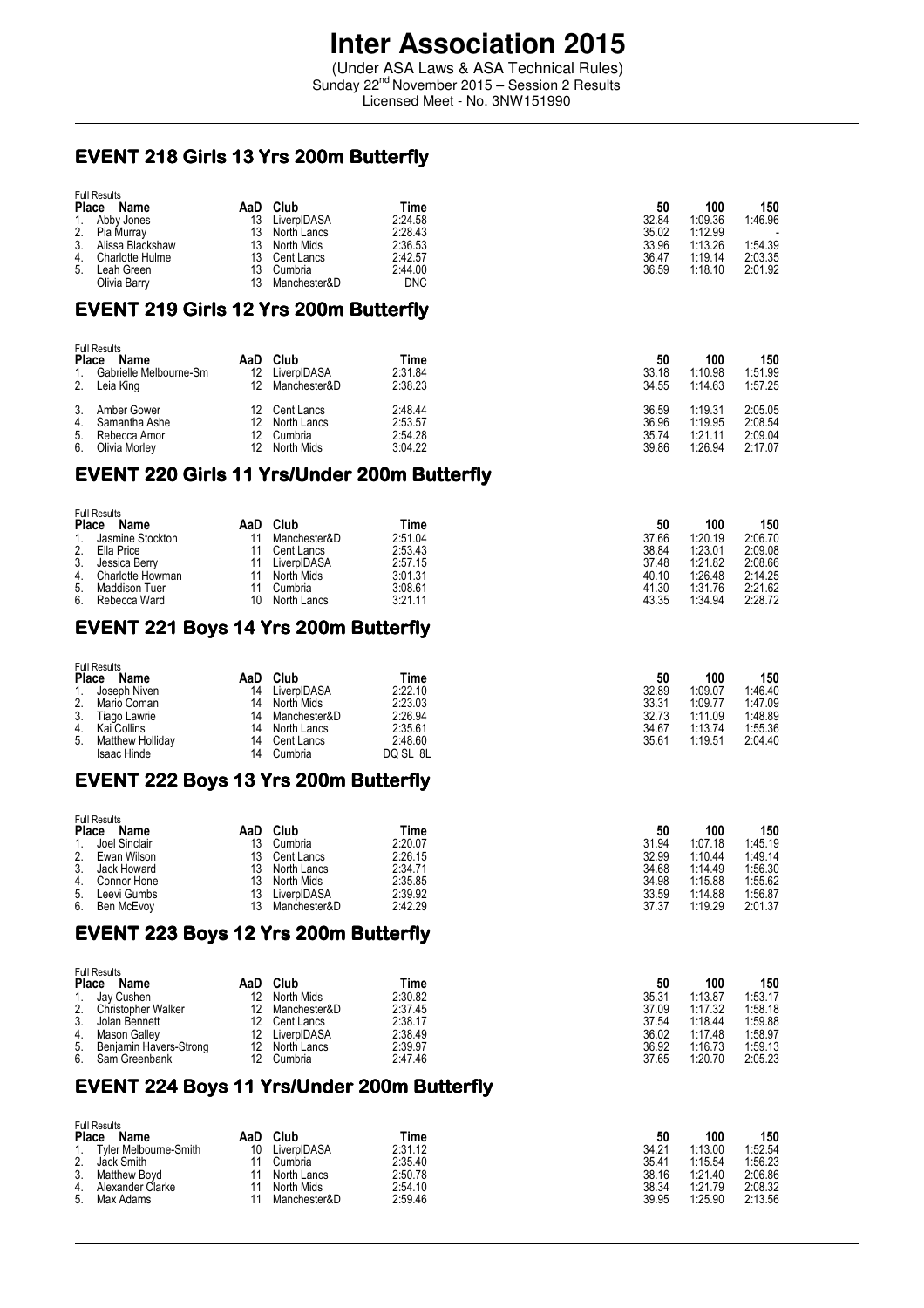(Under ASA Laws & ASA Technical Rules) Sunday 22<sup>nd</sup> November 2015 - Session 2 Results Licensed Meet - No. 3NW151990

### EVENT 225 Girls 14 Yrs 100m Breaststroke

| <b>Full Results</b> |                         |     |              |         |       |
|---------------------|-------------------------|-----|--------------|---------|-------|
| <b>Place</b>        | Name                    | AaD | Club         | Time    | 50    |
| 1.                  | <b>Emily Lawrence</b>   | 14  | North Lancs  | 1:15.29 | 35.50 |
| 2.                  | Amy Flanagan            | 14  | LiverpIDASA  | 1:16.73 | 36.70 |
| 2.                  | Molly Findler           | 14  | North Mids   | 1:16.73 | 37.56 |
| 4.                  | Hannah Sheehan          | 14  | Cent Lancs   | 1:17.30 | 38.14 |
| 5.                  | Chelsea Crabtree        | 14  | Manchester&D | 1:18.37 | 37.11 |
| 6.                  | Ellie Cameron           | 14  | North Lancs  | 1:19.30 | 37.55 |
| 7.                  | Rachael Thompson        | 14  | LiverpIDASA  | 1:19.58 | 37.56 |
| 8.                  | Hannah Edwards          | 14  | Cumbria      | 1:19.93 | 38.65 |
| 9.                  | Katie Richardson        | 14  | Cent Lancs   | 1:21.55 | 38.74 |
|                     | 10. Olivia Lowery-Monks | 14  | Manchester&D | 1:22.39 | 38.69 |
|                     | 11. Nicola Capstick     | 14  | Cumbria      | 1:22.64 | 38.21 |
|                     | 12. Domiziana Dean      | 14  | North Mids   | 1:26.52 | 41.34 |

## EVENT226 Girls 13 Yrs 100m Breaststroke 226 Girls 13 Yrs 100m Breaststroke 226 Yrs 100m

| <b>Full Results</b> |                        |     |              |         |       |
|---------------------|------------------------|-----|--------------|---------|-------|
| <b>Place</b>        | Name                   | AaD | Club         | Time    | 50    |
| 1.                  | Josephine Stevens      | 13  | Cent Lancs   | 1:18.43 | 37.28 |
| 2.                  | Grace Kedzior-Macdonou | 13  | LiverpIDASA  | 1:18.53 | 37.18 |
| 3.                  | Pia Murray             | 13  | North Lancs  | 1:18.63 | 37.93 |
| 4.                  | <b>Charlotte Hulme</b> | 13  | Cent Lancs   | 1:18.70 | 37.55 |
| 5.                  | Visctoria Dawson       | 13  | LiverpIDASA  | 1:19.20 | 38.52 |
| 6.                  | Elizabeth Wafer        | 13  | North Lancs  | 1:20.59 | 38.34 |
| 7.                  | Emma Blair             | 13  | Manchester&D | 1:22.39 | 39.06 |
| 8.                  | Abbie Winstanley       | 13  | Cumbria      | 1:22.71 | 40.35 |
| 9.                  | Izabel Forrest         | 13  | Manchester&D | 1:23.67 | 40.70 |
| 10.                 | India Nellist          | 13  | North Mids   | 1:27.03 | 42.40 |
|                     | 11. Alissa Blackshaw   | 13  | North Mids   | 1:27.73 | 40.46 |
|                     | 12. Sydney Atkinson    | 13  | Cumbria      | 1:28.57 | 42.08 |

## EVENT 227 Girls 12 Yrs 100m Breaststroke

| <b>Place</b> | <b>Full Results</b><br>Name | AaD | Club         | Time    | 50    |
|--------------|-----------------------------|-----|--------------|---------|-------|
| 1.           | Jennifer Green              | 12  | Cent Lancs   | 1:18.13 | 38.17 |
| 2.           | Elle Waring                 | 12  | LiverpIDASA  | 1:20.27 | 37.93 |
| 3.           | Jessica Morgan              | 12  | LiverpIDASA  | 1:21.86 | 39.51 |
| 4.           | Sophie Huggon               | 12  | Cumbria      | 1:23.28 | 40.68 |
| 5.           | Lily-Grace Duckworth        | 12  | North Lancs  | 1:23.57 | 40.34 |
| 6.           | Megan Jones                 | 12  | Cumbria      | 1:26.25 | 41.27 |
| 7.           | Tahira Collins              | 12  | Manchester&D | 1:26.44 | 40.97 |
| 8.           | Amber Gower                 | 12  | Cent Lancs   | 1:27.13 | 42.16 |
| 9.           | Imogen Moss                 | 12  | North Lancs  | 1:27.75 | 42.13 |
|              | 10. Olivia Morley           | 12  | North Mids   | 1:31.03 | 43.25 |
|              | 11. Isabelle Hartley        | 12  | Manchester&D | 1:33.55 | 43.50 |

## EVENT 228 Girls 11 /Under 100m Breaststroke

| <b>Full Results</b> |                        |     |              |         |       |
|---------------------|------------------------|-----|--------------|---------|-------|
| <b>Place</b>        | Name                   | AaD | Club         | Time    | 50    |
| 1.                  | Martha Hurst           | 11  | LiverpIDASA  | 1:25.94 | 41.25 |
| 2.                  | Sophie Milburn         | 11  | Cumbria      | 1:27.29 | 43.27 |
| 3.                  | Jasmine Stockton       | 11  | Manchester&D | 1:29.19 |       |
| 4.                  | Abigail Fung           | 11  | Cent Lancs   | 1:29.70 | 42.96 |
| 5.                  | <b>Piper Stevens</b>   | 11  | Manchester&D | 1:30.00 | 43.53 |
| 6.                  | Naomi Ward             | 11  | Cumbria      | 1:30.11 | 43.03 |
| 7.                  | Elizabeth Brierley     | 11  | North Lancs  | 1:31.20 | 43.85 |
| 8.                  | <b>Christie Spinks</b> | 11  | LiverpIDASA  | 1:31.32 | 43.80 |
| 9.                  | Eleanor Gill           | 11  | North Mids   | 1:33.80 | 44.77 |
| 10.                 | Ruby Holland           | 11  | Cent Lancs   | 1:34.30 | 44.85 |
|                     | 11. Alice Sands        | 11  | North Lancs  | 1:35.03 | 44.62 |
|                     | 12. Harriet Bebbington | 11  | North Mids   | 1:35.94 | 45.19 |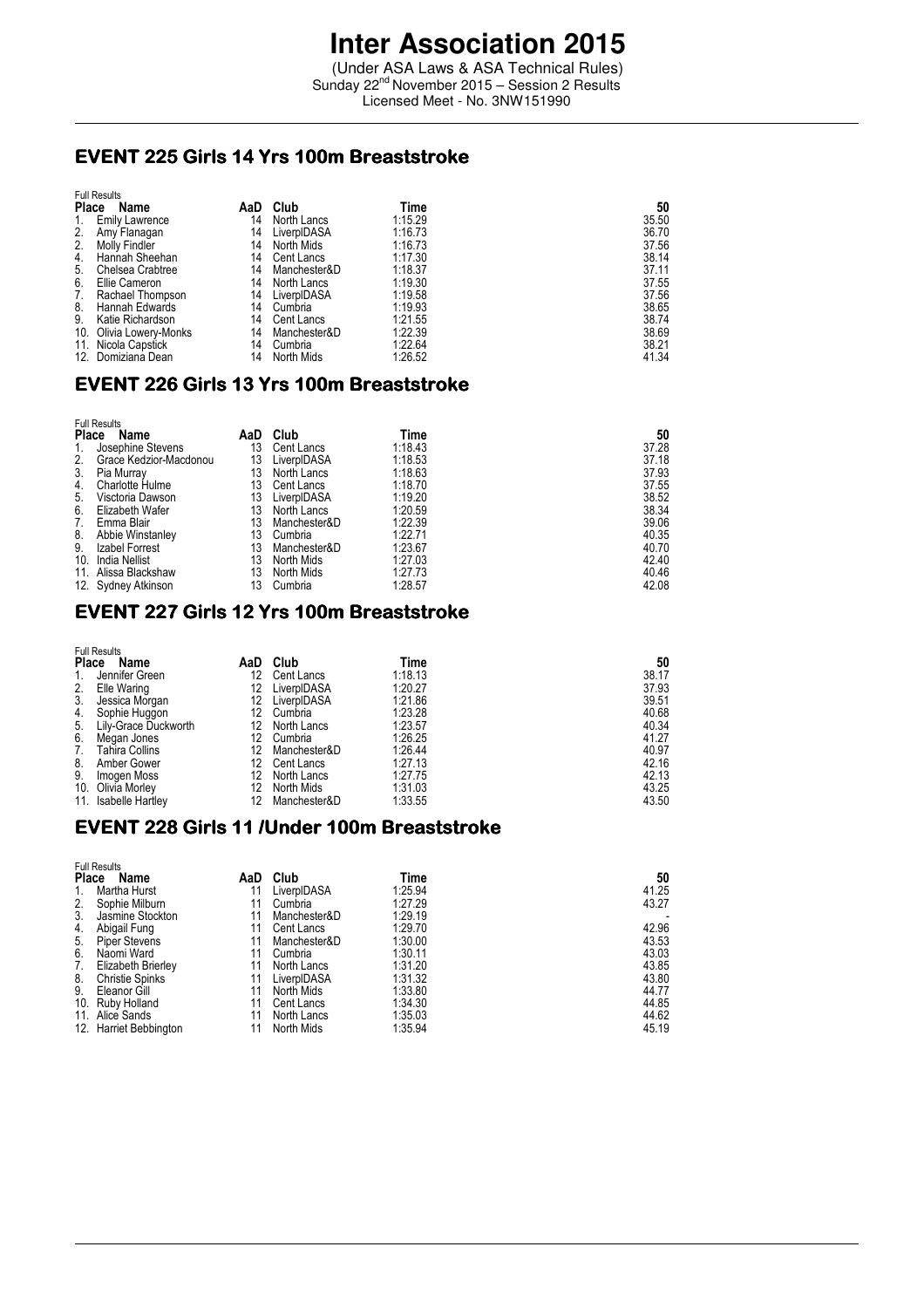(Under ASA Laws & ASA Technical Rules) Sunday 22<sup>nd</sup> November 2015 - Session 2 Results Licensed Meet - No. 3NW151990

## EVENT 229 Boys 14 Yrs 100m Breaststroke

| <b>Full Results</b> |                    |     |              |         |       |
|---------------------|--------------------|-----|--------------|---------|-------|
| <b>Place</b>        | Name               | AaD | Club         | Time    | 50    |
| 1.                  | James Duncan       | 14  | Cent Lancs   | 1:11.54 | 34.88 |
| 2.                  | Elliot Norman      | 14  | North Lancs  | 1:12.80 |       |
| 3.                  | William Woodward   | 14  | LiverpIDASA  | 1:12.92 | 34.75 |
| 4.                  | Jack Ivison        | 14  | Cumbria      | 1:13.99 | 35.39 |
| 5.                  | Rio Quarry         | 14  | North Lancs  | 1:15.27 | 35.61 |
| 6.                  | Bill Jones         | 14  | North Mids   | 1:15.51 | 36.91 |
| 7.                  | Niall Cush         | 14  | Cumbria      | 1:15.86 | 35.90 |
| 8.                  | <b>Ben Turland</b> | 14  | Manchester&D | 1:16.44 | 36.75 |
| 9.                  | William Murray     | 14  | North Mids   | 1:17.35 | 37.14 |
| 10.                 | Tommy Jones        | 14  | LiverpIDASA  | 1:18.83 | 37.28 |
| 11.                 | Tiago Lawrie       | 14  | Manchester&D | 1:21.30 | 38.08 |

#### EVENT 230 Boys 13 Yrs 100m Breaststroke

| Name          | AaD                                                                                                            | Club         | Time    | 50    |
|---------------|----------------------------------------------------------------------------------------------------------------|--------------|---------|-------|
|               | 13                                                                                                             | LiverpIDASA  | 1:12.83 | 34.79 |
| Nathan Smith  | 13                                                                                                             | North Lancs  | 1:15.50 | 35.89 |
| James Forrest | 13                                                                                                             | LiverpIDASA  | 1:15.70 | 36.51 |
| Ethan Nunn    | 13                                                                                                             | Cumbria      | 1:16.25 | 36.86 |
| Joel Sinclair | 13                                                                                                             | Cumbria      | 1:16.33 | 36.51 |
| Ben McEvoy    | 13                                                                                                             | Manchester&D | 1:16.65 | 37.56 |
| Jack Morris   | 13                                                                                                             | Manchester&D | 1:17.97 | 37.95 |
| Daniel Hulme  | 13                                                                                                             | North Mids   | 1:18.37 | 37.42 |
| Aiden Moore   | 13                                                                                                             | North Lancs  | 1:19.15 | 36.66 |
|               | 13                                                                                                             | Cent Lancs   | 1:29.53 | 43.12 |
|               | 13                                                                                                             | Cent Lancs   | 1:29.65 | 42.18 |
|               | 13                                                                                                             | North Mids   | 1:29.73 | 42.07 |
|               | <b>Full Results</b><br><b>Place</b><br>Daniel Buckley<br>10. Sean Penter<br>11. Adam Akik<br>12. Callum Rushan |              |         |       |

#### EVENT 231 Boys 12 Yrs 100m Breaststroke

| <b>Place</b> | <b>Full Results</b><br>Name | AaD | Club         | Time    | 50    |
|--------------|-----------------------------|-----|--------------|---------|-------|
| 1.           | <b>Isaac Brennand</b>       | 12  | North Lancs  | 1:18.50 | 38.54 |
| 2.           | Pierce Greening             | 12  | Cumbria      | 1:19.09 | 39.27 |
| 3.           | Samuel Briscoe              | 12  | Cent Lancs   | 1:21.03 | 39.43 |
| 4.           | James Rollaston             | 12  | Manchester&D | 1:23.23 | 38.21 |
| 5.           | <b>Patrick Cush</b>         | 12  | Cumbria      | 1:24.79 | 40.22 |
| 6.           | <b>Matthew Gregory</b>      | 12  | Cent Lancs   | 1:26.82 | 41.19 |
| 7.           | Theo Steele                 | 12  | LiverpIDASA  | 1:27.17 | 42.12 |
| 8.           | <b>Matthew Thomas</b>       | 12  | LiverpIDASA  | 1:27.59 | 41.58 |
| 9.           | James Petty                 | 12  | North Mids   | 1:27.61 | 41.73 |
|              | 10. Callum Daniels          | 12  | Manchester&D | 1:28.99 | 42.14 |
|              | 11. Archie Bell             | 12  | North Mids   | 1:31.17 | 43.87 |
|              | 12. Harry Robinson          | 12  | North Lancs  | 1:32.74 | 44.32 |

#### EVENT 232 Boys 11 Yrs/Under 100m Breaststroke

|              | <b>Full Results</b>   |     |              |         |       |
|--------------|-----------------------|-----|--------------|---------|-------|
| <b>Place</b> | Name                  | AaD | Club         | Time    | 50    |
| 1.           | Jack Smith            | 11  | Cumbria      | 1:19.49 | 38.86 |
| 2.           | Ellis Cleworth        | 11  | LiverpIDASA  | 1:25.51 | 41.49 |
| 3.           | <b>Toby Ranson</b>    | 11  | Manchester&D | 1:27.37 | 42.18 |
| 4.           | <b>Fraser Cooke</b>   | 11  | LiverpIDASA  | 1:28.07 | 42.50 |
| 5.           | Harry Robinson        | 11  | Manchester&D | 1:29.95 | 44.57 |
| 6.           | <b>Isaac Quarry</b>   | 11  | North Lancs  | 1:31.55 | 44.40 |
| 7.           | George Cookson        | 11  | North Lancs  | 1:31.87 | 45.04 |
| 8.           | Frankie Docking-Smith | 11  | North Mids   | 1:32.48 | 44.15 |
| 9.           | Patrick Braddock      | 11  | Cent Lancs   | 1:33.65 | 45.48 |
| 10.          | <b>Buddy Deakes</b>   | 11  | North Mids   | 1:36.45 | 45.79 |
|              | 11. Ellis Nickson     | 11  | Cent Lancs   | 1:37.81 | 47.82 |
|              | 12. Sam Gallagher     | 11  | Cumbria      | 1:38.98 | 47.21 |

### EVENT 233 Girls 14 Yrs 200m IM

| Name             | AaD                                                         | Club         | Time    | 50    | 100     | 150     |
|------------------|-------------------------------------------------------------|--------------|---------|-------|---------|---------|
| Elodie Smallwood | 14                                                          | North Lancs  | 2:27.96 | 31.98 | 1:10.52 | 1:53.96 |
| Molly Findler    | 14                                                          | North Mids   | 2:30.55 | 35.07 | 1:12.17 | 1:56.09 |
| Imogen Bailey    | 14                                                          | Cent Lancs   | 2:31.93 | 33.65 | 1:12.30 | 1:58.49 |
| Maisie Johnson   | 14                                                          | LiverpIDASA  | 2:32.02 | 34.74 | 1:12.63 | 1:57.45 |
| Hannah Edwards   | 14                                                          | Cumbria      | 2:39.24 | 37.57 | 1:19.48 | 2:04.32 |
| Lily MacFarlane  | 14                                                          | Manchester&D | 2:43.46 | 36.71 | 1:16.80 | 2:06.90 |
|                  | <b>Full Results</b><br><b>Place</b><br>2.<br>3.<br>4.<br>6. |              |         |       |         |         |